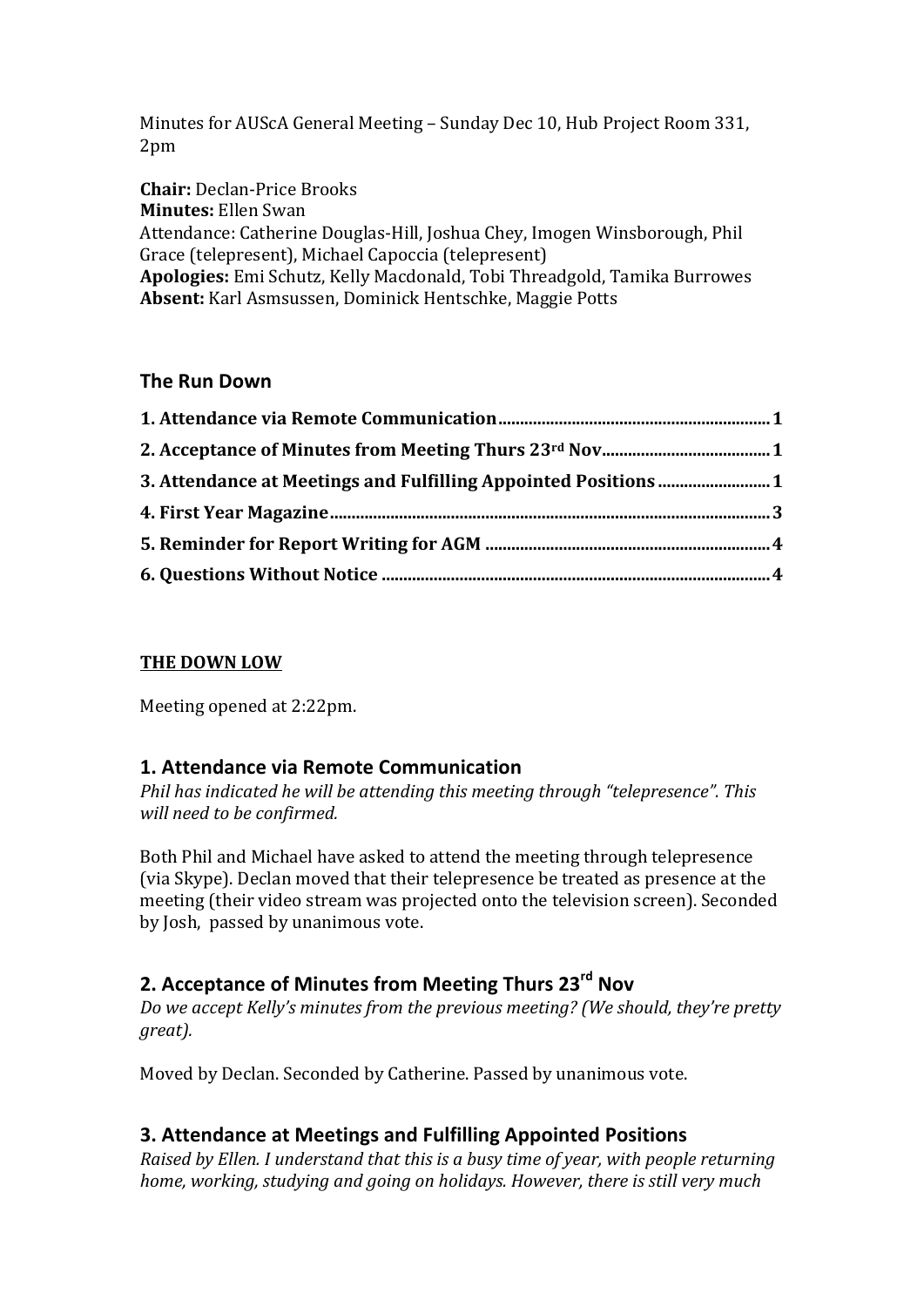*that needs to be done, in particular for the First Year Magazine (which we will be discussing in-depth today).*

*AGAIN, please maintain communication throughout the holiday period. It is your responsibility to check the Slack channels, at least on a daily basis (ideally, push* notifications should be enabled). This is our main line of communication. A *Committee is only strong when united, and efficient when communicating well.* 

*In addition, I feel I have not been adequately supported by the current Assistant Secretary.* I have attempted to contact Maggie about this, but with no response. As *per section 6.3.a.v. of the Constitution, the role of the Assistant Secretary is thus:* 

#### **Assistant Secretary**

**· Who shall be tasked with aiding the Secretary in the discharge of their**  duties, and with minuting meetings in the Secretary's absence.

#### *And Section 6.3.b.:*

**The Committee may vary or make a further decision if the applicable** committee member ceases to be a member or declines to accept or continue the assigned role. and as often as said positions become vacant shall again choose members to fulfill said positions.

*I* have attempted to contact her through both Slack and Messenger, and I am aware she has received and seen the messages, without replying. There have been *occasions where I have asked for assistance when my workload has been heavy,* with no response (I must make it known, however, there have been times in the past when she has fulfilled her duties quite well). *M* 

*I* do not like to point fingers, especially in such a public forum. However it has *reached a point where there is no communication, and I am at a loss as to what to* do. As I will be Acting President during Declan's absence, I need someone I can rely on to stand in for the role of Secretary during this time. I obviously invite Maggie to *provide an explanation for this behavior, and also am open to suggestions from the Committee on this matter.* 

Declan concluded that there were essentially three options to rectify the matter:

- 1. Do nothing.
- 2. Considering section 6.3.b. of the Constitution, deem her inaction as a failure to continue in her assign role, and declare the position of Assistant Secretary vacant.
- 3. Consider section 6.6. of the Constitution, whereby a Committee member who fails to attend three (3) consecutive meetings with out notice is removed from the Committee.

There was also thought to consider how each option would impact on our current difficulties to make quorum at meetings.

Ellen move that Maggie has not continued in her role as Assistant Secretary, and under section 6.3.b, we declare that the position be made vacant. Seconded by Imogen. Passed by unanimous vote.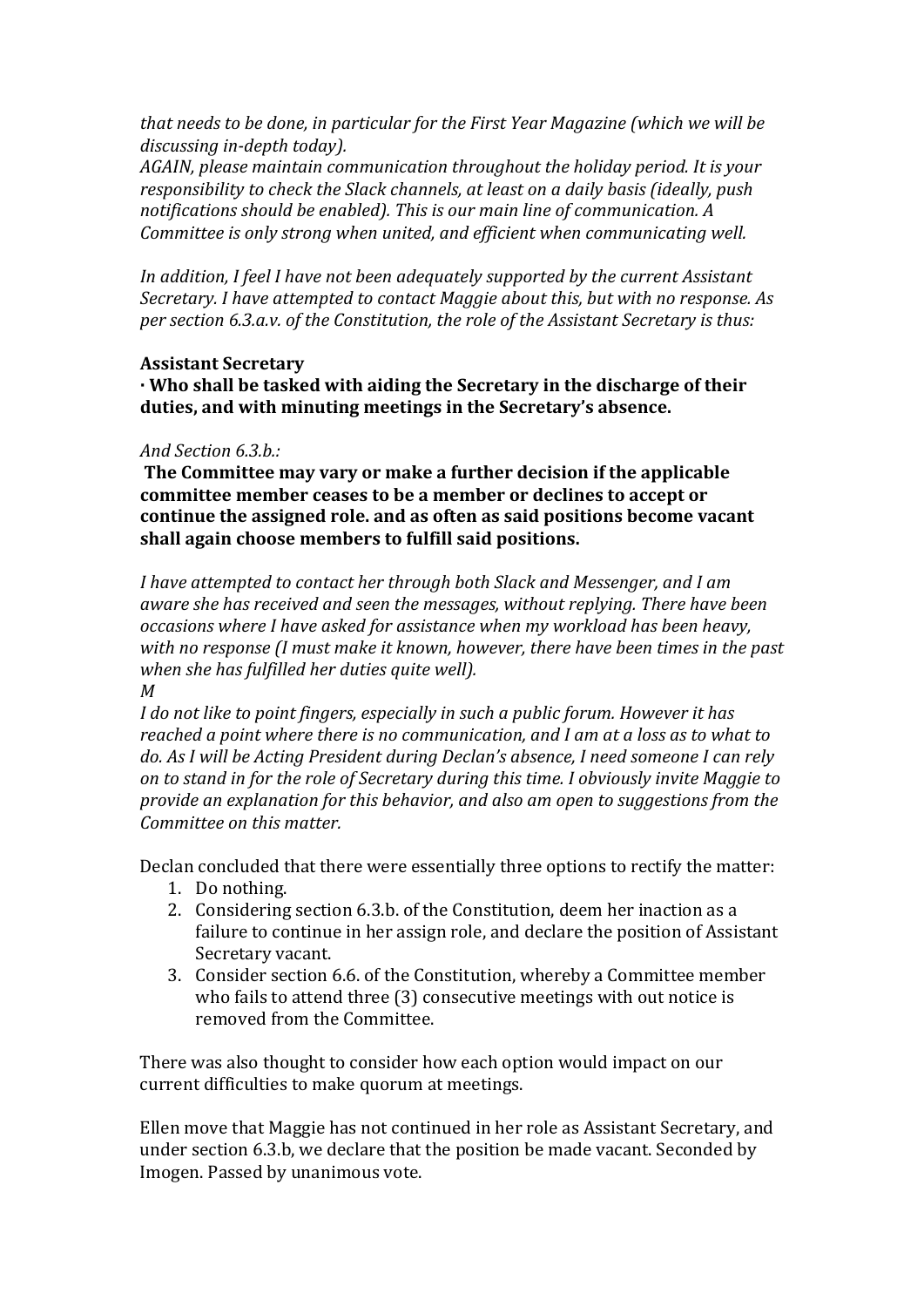Ellen asked for any interest in the position. Imogen said she would be interested, provided she be assisted/trained. Ellen is more than happy to do this.

Declan moved that Imogen be appointed Assistant Secretary. Seconded by Ellen. Passed by unanimous vote.

### **4. First Year Magazine**

As we have fallen behind schedule (particularly with trying to organise meetings *during* the holidays, Declan would like to move that a small group of people *(namely, the Executive, Kelly (as Editor)* and Michael (due to his efforts in organising the magazine thus far), who are empowered to make decisions and assign/consult work. This is open for discussion, but in the interest of time, it is strongly recommended that this *idea go ahead.* 

Let's get down to business.

Michael will be absent during most of December and January, so has asked not to be part of this group.

Having the small empowered is not ideal, as the broader committee would basically be assigned jobs. However we need to get things done. However, we can also include members of the broader member base (who are willing/deemed fitting). Kelly will essentially be spearheading the process.

We need to ensure that the articles we write are relevant, and ideally to have individuals experienced in a certain area to write the appropriate articles. The idea of providing an incentive for submissions was discussed. A morning tea was proposed, and we could consider asking the Faculty for assistance in hosting this, as they would benefit from the magazine too.

Michael has forwarded all relevant emails from the Faculty regarding the magazine to the club email (and Slack channel). It was also suggested that we continue to use Trello for organising the magazine writing process.

Declan moved that the Exec and Kelly be able to make decisions regarding the magazine, as required. Seconded by Josh, passed by unanimous vote. Declan has asked if anyone knows of any graphics designers, to please ask them about designing the front cover (as we would like to change the cover each year).

Cathering – last year's magazine looked very text-heavy. Will bring this up with Kelly.